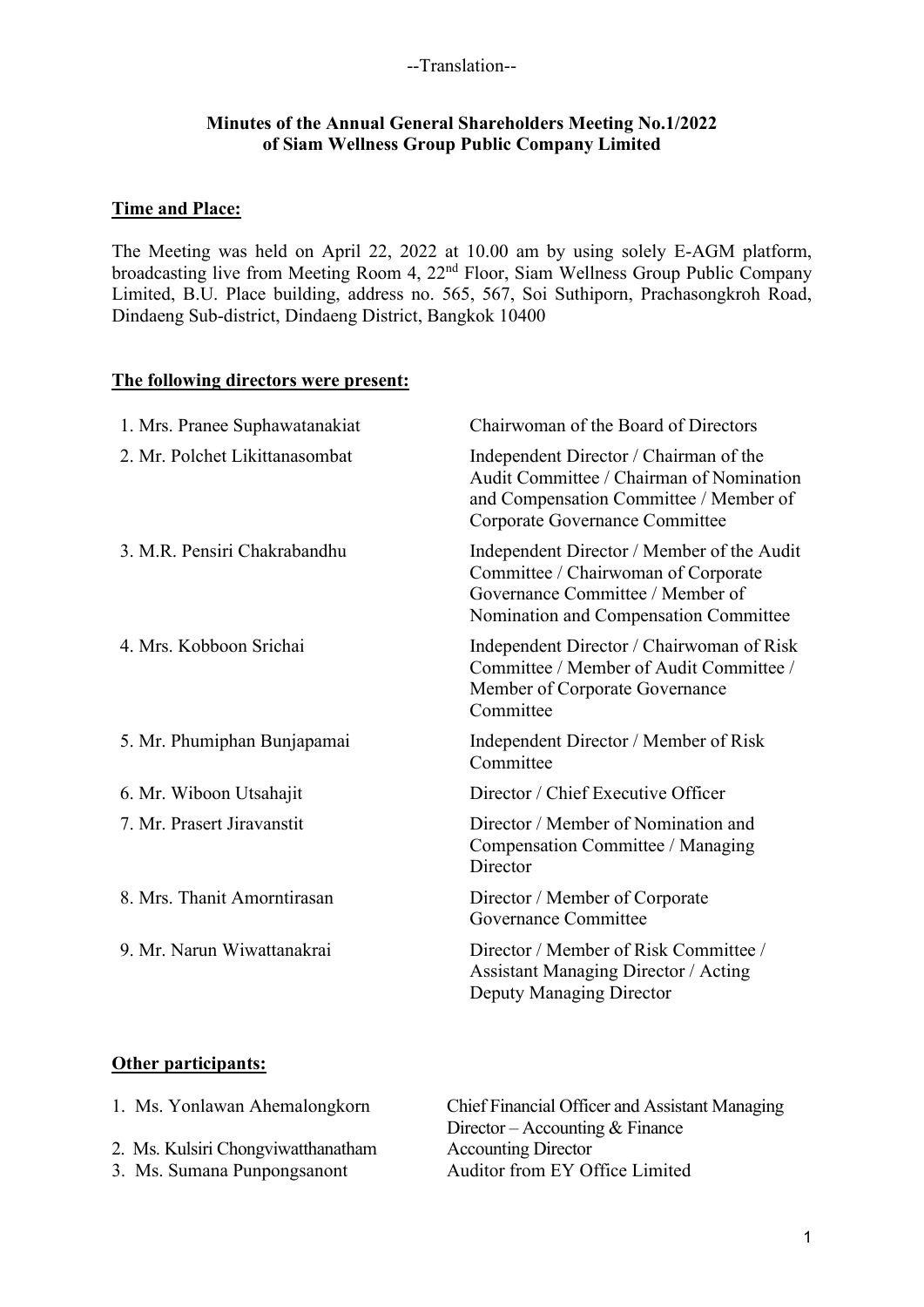| 4. Ms. Kirdsiri Karnjanaprakasit | Auditor from EY Office Limited           |
|----------------------------------|------------------------------------------|
| 5. Ms. Nitikarn Supakalin        | Assistant Auditor from EY Office Limited |
| 6. Mr. Prin Ekmanochai           | <b>Company Secretary</b>                 |

100% of all directors attended of this Meeting. (M.R. Pensiri Chakrabandhu, Mrs. Kobboon Srichai and Mr. Phumiphan Bunjapamai attended the meeting via E-AGM platform)

### **Commencement:**

As Chairwoman of the Board of Directors, Mrs. Pranee Suphawatanakiat presided as Chairwoman of the Meeting as prescribed by the Company's Articles of Association No. 41.

**Chairwoman** thanked all the shareholders and informed the shareholders that there were 4 shareholders, holding aggregate amount of 3,162,751 share, and 341 proxies holding aggregate amount of 617,252,451 shares attended the Meeting. The 345 shareholders and proxies who attended the Meeting through E-AGM platform held 620,415,202 shares, equivalent to 72.56 percent of the Company's issued shares, which are 854,999,928 shares, constituting a quorum of the Meeting as prescribed by the Company's Articles of Association No. 38 Re: The Annual General Meeting.

The Chairwoman then proceed the Meeting with the following agenda items:

**Chairwoman** has assigned Mr. Prin Ekmanochai, Company Secretary, to conduct the Meeting and explain the rules and Company's Articles of Association and voting procedures.

**The Conductor** informed the shareholders that due to the epidemic situation of COVID-19 which is a dangerous communicable disease according to the notification of the Ministry of Public Health, The Board of Directors therefore resolved to convene the 2022 Annual General Meeting of Shareholders in the form of electronic media (E-AGM). This meeting will be subject to the laws and regulations related to the situation of the Coronavirus Disease 2019 (COVID-19) epidemic. The Company has given Digital Access Platform Company Limited (DAP). which is a group of companies of the Stock Exchange of Thailand, to be the operator of the Company's shareholder meeting management system through electronic media, DAP-e-Shareholder Meeting, in accordance with the information security standard of the Electronic Transactions Development Agency's meeting control system. The E-AGM will be broadcast live from the meeting place according to the rules and procedures prescribed by law.

**The Conductor** To comply with the good governance of a public company regulation of the Stock Exchange of Thailand as well as to follow the Good Corporate Governance Policy of the Company, the Company gave the opportunity for the shareholders to participate in which they can submit the agenda for considering in the Annual General Meeting of Shareholders for year 2022 and for nominating individual(s) to become the director(s) of the Company in advance. The submissions and suggestions of the agenda are required to follow the guidelines that are available on the company website at www.siamwellnessgroup.com/investor\_relations/ from 9 December 2021 to 27 February 2022. After the closing date, there were no submissions or suggestions from shareholders. In this meeting, there is a total of 9 Agendas as specified in the invitation letter

- When counting the votes, 1 share equals to 1 vote.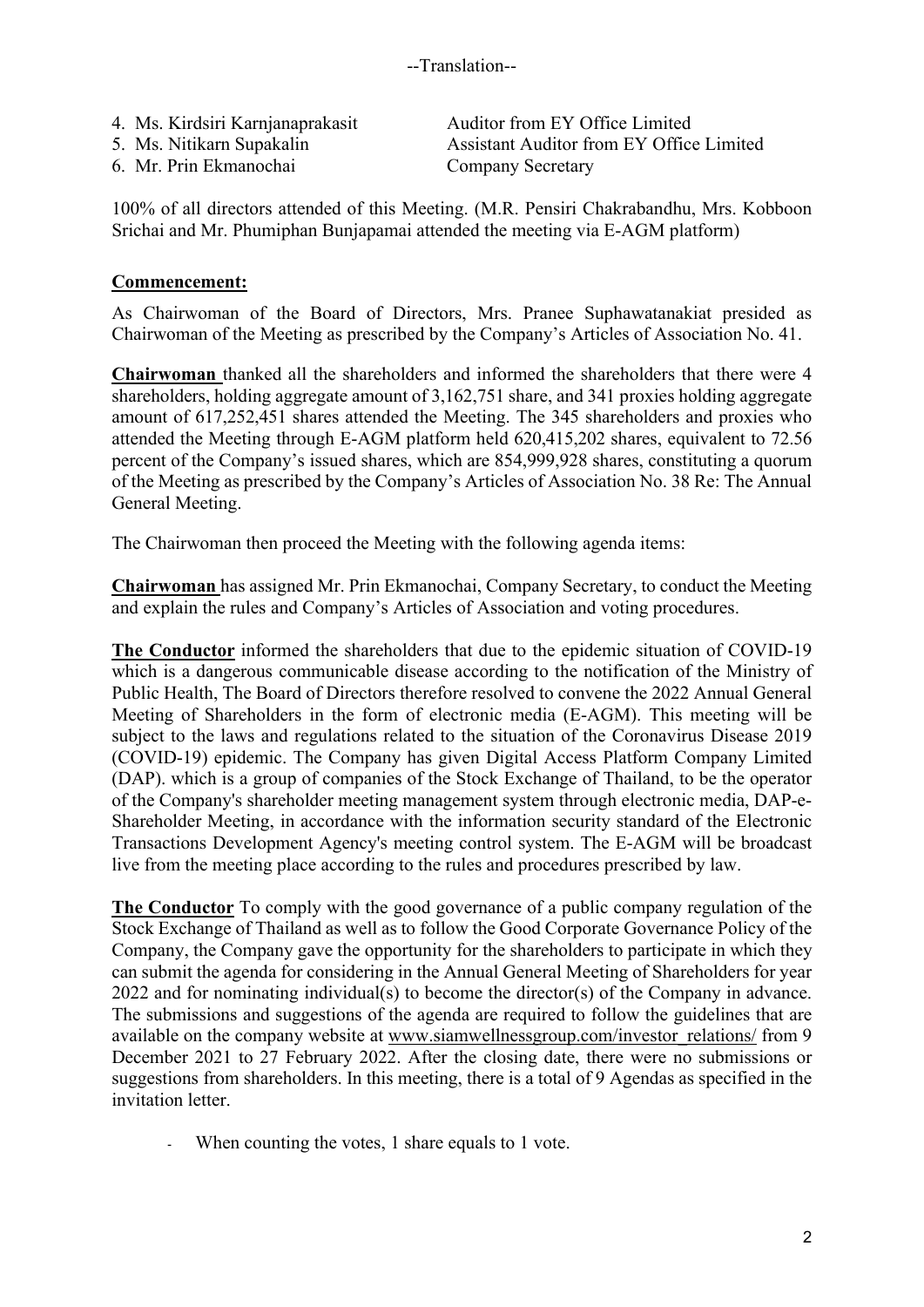- Shareholder or Proxy under Proxy A or B shall make one decision per agenda (Agree/ Disagree/Abstain)
- Proxy as Custodian under Proxy C can split the vote in each agenda

The shareholders make a disapprove vote or an abstain vote shall click on the screen. The Company shall deduct such votes from the total votes in each agenda to obtain the votes of approval.

For Agenda 5, approval of appointed directors, to comply with the Governance of Quality Annual General Meetings, all votes will be collected. Each vote is for each director.

The process of attending the meeting via E-AGM platform has been clarified through the Invitation Letter which was sent to all shareholders and the meeting, asking questions, answering question and voting process has been clarified through manual on the website of Stock Exchange of Thailand (SET), which is specified in the attachment no.9

In order to comply with the Governance of Annual General Meetings, the Company has assigned a representative from EY Office Limited as a witness by attending the meeting through E-AGM platform.

1. Ms. Nitikarn Supakalin Representative from EY Office Limited

## **Agenda 1: To Certify and Approve the Minutes of the Annual General Meeting of Shareholders for the Year 2021**

**The Conductor** proposed to the Meeting to consider and certify the minutes of the 2021 Annual General Meeting of Shareholders, held on April 30, 2021, of which the copy has been delivered to all shareholders along with the invitation letter convening this Meeting in QR code form.

**The Conductor** proposed to the Meeting to consider and certify the minutes of the 2021 Annual General Meeting of Shareholders, held on April 30, 2021, as per the details stated above.

**The Chairwoman** asked Any Shareholders has any questions or suggestions?

With no further questions, **the Conductor** informed that Resolution in this agenda shall be approved by the majority votes of the shareholders attending the Meeting and casting their votes. In the event of a tie, the Chairwoman will make additional vote as a resolution as prescribed by the Company's Articles of Association No. 43 and Public Limited Company Act 1992 No. 107

## **Resolution:**

The Meeting resolved to adopt the Minutes of the Annual General Meeting of Shareholders of Siam Wellness Group Company Limited No. 1/2021 held on April 30, 2021. By a majority vote of the shareholders attending the meeting and casting their votes, details of which were as followed: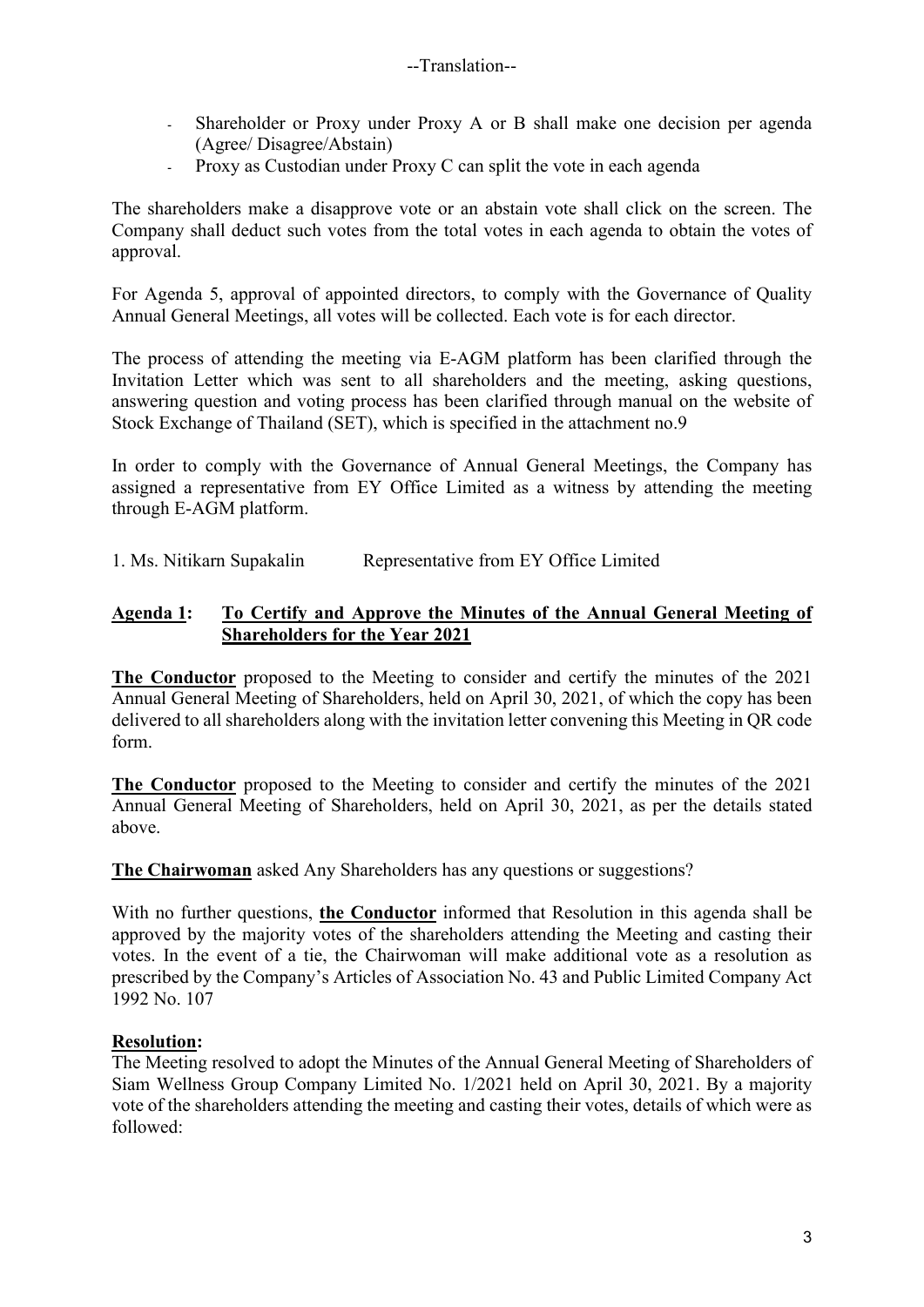Total 620,445,202 votes

Approved 620,445,202 votes or 100.0000 % \* of total votes Disapproved 0 votes or 0.0000 % \* of total votes<br>Abstained 0 votes or 0.0000 % \* of total votes 0 votes or  $0.0000 \frac{\%}{\%}$  \* of total votes Void 0 votes or 0.0000 % \* of total votes \**Percent of total shares of shareholders who attend the meeting and cast their votes*

## **Agenda 2: To Acknowledge the Company's Performance for the year 2021**

**The Chairwoman** asked Mr. Wiboon Utsahajit, CEO, to report of the Company's performance for the year 2021

**Mr Wiboon Utsahajit (CEO)** stated that as of 31<sup>st</sup> December 2021, there are a total of 70 branches

- RarinJinda Wellness Spa 3 branches
- Let's Relax 49 branches (44 domestic branches and 5 overseas branches in China, Cambodia and Myanmar)
- Baan Suan Massage 10 branches
- Stretch Me 4 branches and Stretch me Clinic 1 branch
- Dr. Spiller 3 branches

RarinJinda: CAPEX 25 million, Average Spending 2,200 THB Let's Relax: CAPEX 15-20 million, Average Spending 1,100 THB Baan Suan: CAPEX 10 million, Average Spending 600 THB Stretch me: CAPEX 5-7 million, Average Spending 1,200 THB Dr. Spiller: : CAPEX 5-7 million, Average Spending 1,700 THB

Although in 2021 the company has to face the epidemic of COVID-19, The company has opened two new branches, Let's Relax Pattaya Veranda Resort and Let's Relax Bangkok Novotel Platinum Pratunam, which is a Spa Operating in Hotel model. The location of the hotel that opened both new branches is a very good location. The hotel has already invested in decorations, thereby making investments in 2 branches a light investment. The management therefore saw an opportunity to operate in both hotels.

During the lockdown, the Back of House still operates. The Company developed a new CRM system, the "WellnessMe" program, a loyalty program for customers to use for bookings. and collect various points and used as a marketing tool.

When the Spa Business reopened on October 1, the company saw an opportunity to build confidence and hygeiene safety for returning customers and build confidence for therapists. The company has imported saliva ATK testing kits for use in the service. At the same time, they are also brought in for distribution. which is another channel that can generate income for the company as well.

In 2021, the company's Spa business was ordered to temporarily close by CCSA between 2- 22 January and 18 April – 30 September.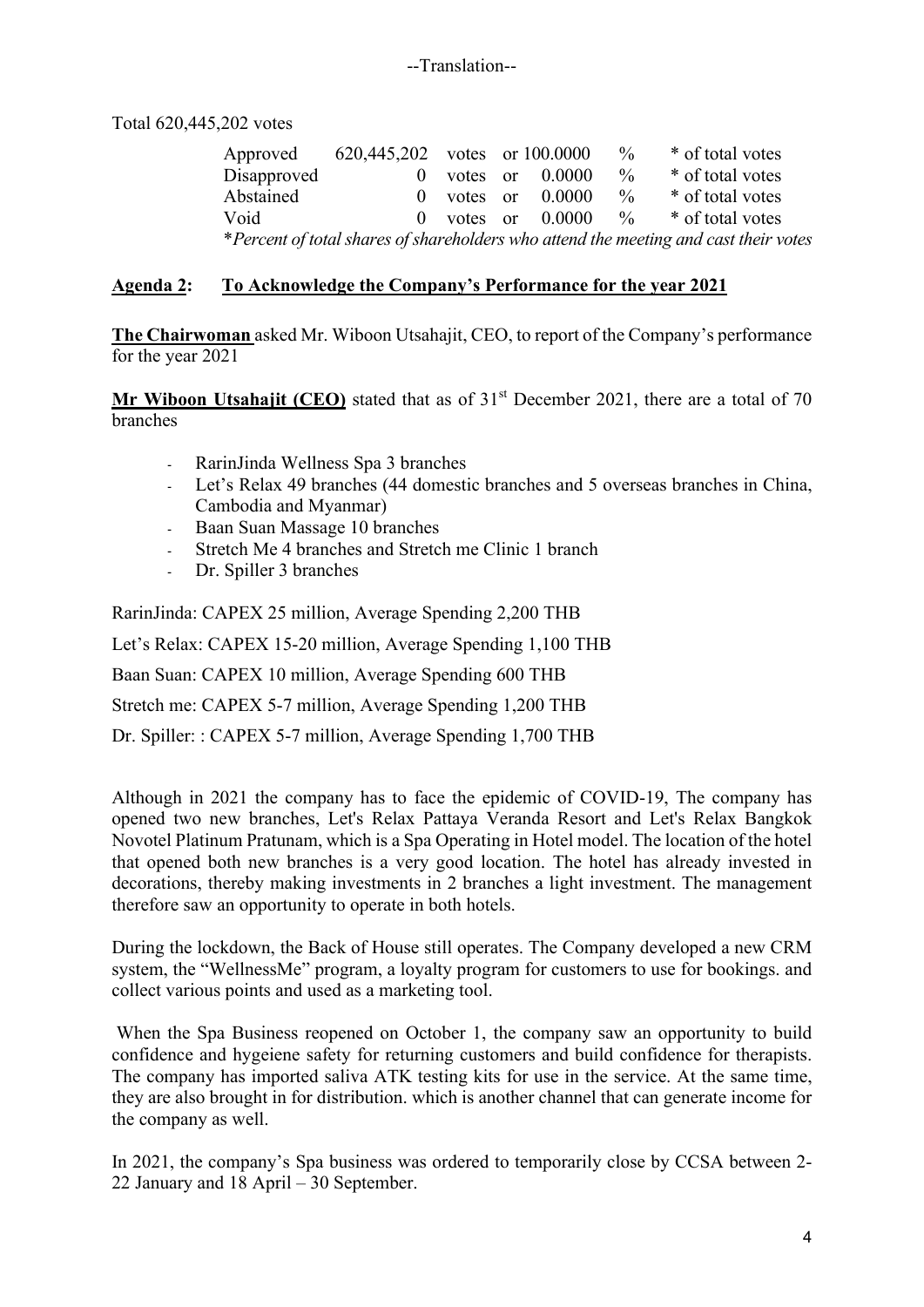When the Spa Business reopened on October 1, the company has brought a saliva ATK test kit to test all customers who come to receive the service because at that time the risk was quite high. At the same time, the Company tested all employees each day before service. These policies gain confidence from customers who come to receive services and has been greatly appreciated as a true leader in spa services.

In 2021, the company was ordered to suspend spa business operations for about 6 and a half months, or about 200 days. The Company had total Revenue of 175 million baht. EBITDA is 75 million bahts. The Net loss is 287 million bahts, mainly from Depreciation impacted from the new TFRS9 and TFRS16. Company has put great efforts in managing and reducing any costs and expenses such as negotiating rent

In 2021, The Company has received many awards globally, regionally and nationally including Best CFO - mai award and the Outstanding Investor Relations Award from SET Awards 2021. In addition, The company continues to contribute to society by supporting various medical devices. in order to join the fight against the COVID-19 pandemic.

## **Mr. Chaisit Arammongkolvichai (Shareholder)** asked that

1. How much was ATK Sales in 2021. What's the Revenue Contribution?

## **Mr. Narun Wiwattanakrai** answered

The Company received the FDA Approval for the Saliva ATK Test in Quarter 4, 2021.Thereby, the Contribution from Sale of Saliva ATK Test in Quarter 4, 2021 was not that high. However the Sales increased in Quarter 1, 2022 due to the spread of Omicron variant

## **Mr. Chaisit Arammongkolvichai (Shareholder)** asked that

2. How the Company manages the Future risk as the Revenue depends a lot on tourists. If there is no chinese tourists, how Company mitigate?

## **Mr. Wiboon Utsahajit** answered

Answering to the first question; At the end of last year the epidemic was quite severe, thereby ATK was quite limited. The Company received the FDA Approval for the Saliva ATK Test in Quarter 4, 2021and in the first period, it is more imported for internal use (test staff and customers). Thereby, the proportions of the numbers are not considered significant as Mr. Narun stated. In Q1 we started selling ATK seriously.

Answering to the second question; The company is aware of the risk of dependency on Chinese tourists. The company has tried to find new businessto provide services to local Thai customers in order to reduce dependence on tourists. There were new business openings such as Stretch Me or opening branches of Baan Suan Masage. For Stretch me, it will specifically target Thai customers who are athletes, Urbanista with Office syndromes and Active Seniors. We try to spread the risk, But in this round, I have to admit that Covid-19 is something that exceeds everyone's expectations and can spread for a long time. At first, people were quite panicked. because of the limited information of vaccines and the treatment. It's been 2 years and still cannot fully control the outbreak. Fortunately, outbreaks or infection symptoms can be reduced. Now people are relaxed in their fear of COVID since the situation was not as severe as in the beginning of the pandemic and the public health itself has a treatment approach. Whether it's in the matter of home isolation or quarantine, it can be seen that now the government itself is trying to make it a local infectious disease. In many foreign countries, whether it is Europe or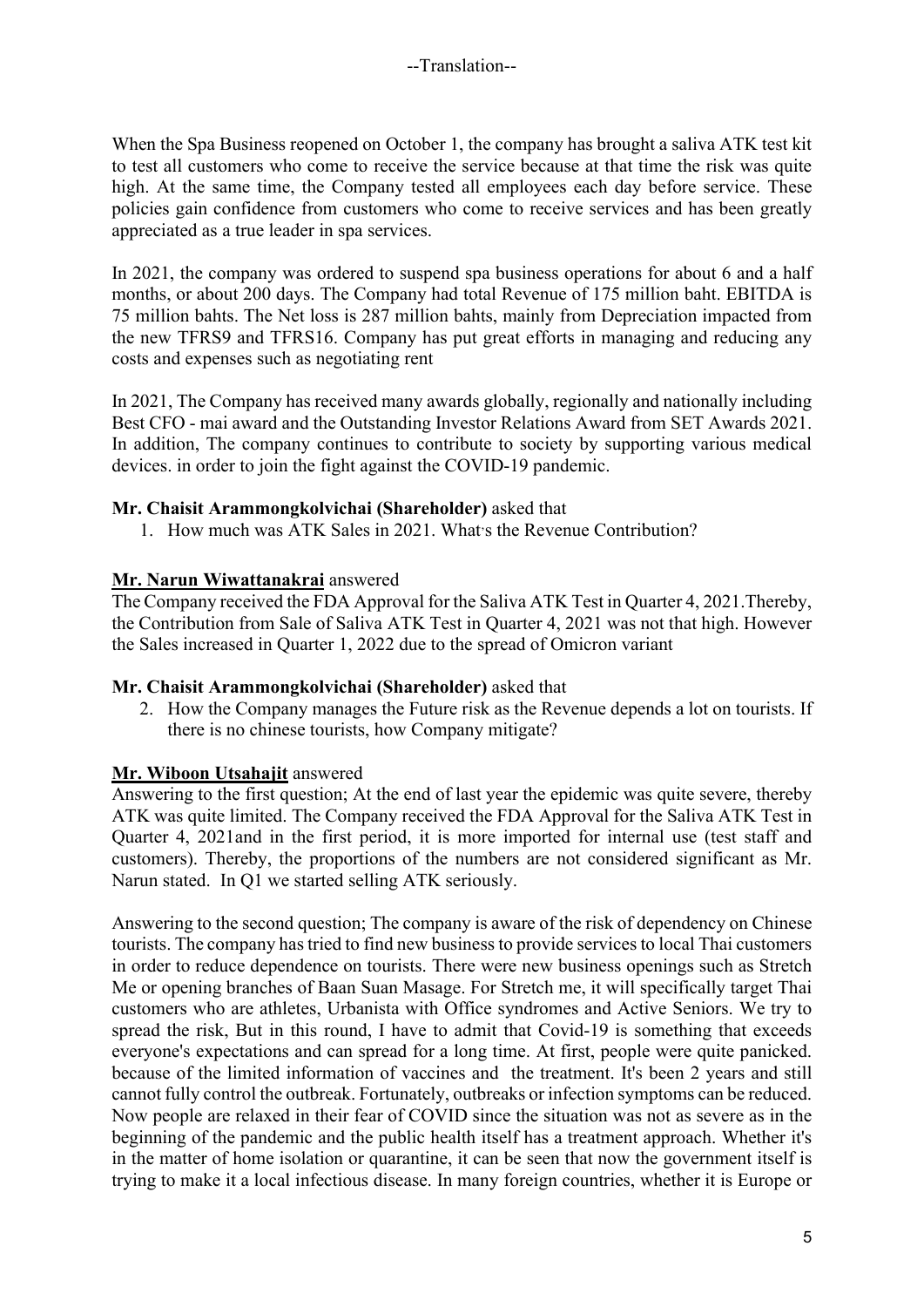Asia, the situation began to relax and some countries permits no mask wearing in public area. In Thailand, tourists are starting to gradually come back. Most of them are European tourists. But the timing of the Russian-Ukraine war broke out, it causes the Russian tourists to shrink However, the company forecasts that the number of tourists will begin to return to normal life. For Chinese tourists, from what I heard many as for whether the public sector or the private sector is hoping that China will release Chinese tourists in the last quarter of this year.

## **Mr. Chaisit Arammongkolvichai (Shareholder)** asked that

3. How many branches has reopened? Any branches make profit? What's the Company directions in 2022.

## **Mr. Narun Wiwattanakrai** answered

Currently, the Company has reopened 80% of its branches. There are few branches in hotel that has not reopened as some hotels are not reopened or do not have Thai customers as well as some hotel has converted temporary to be ASQ (Alternative State Quarantine) Hotels. As for the Directions, Mr. Wiboon has already stated that we will continue to drive business target both local Thai customers and upcoming tourist customers.

## **Mr. Chaisit Arammongkolvichai (Shareholder)** asked that

4. What is the current financial status of the Company? Any Profit for Quarter 2? Will there be a raise of Capital? How about the Cash flow?

# **Ms. Yonlawan Ahemalongkorn** answered

As stated in the Company's Financial Statements, we have cash about 100 million bahts. In 2021, during lockdown cash burn is about 10 million bahts per month but when the business reopened, the month cash burn reduces. In December 2021, the Cash flow returns to positive but the spread of Omicron in first quarter of 2022 results in negative cash flow again but not as high as previously.

As Mr. Wiboon stated, our biggest cost is Depreciation. Approximately 80 million baht per quarter. EBITDA may turns positive for Quarter 2 however we needs to monitor situation.

Raise of Capital is most common question amongst shareholders. Company is doing all that it can to manages finance and reduce cost. Raise of Capital will be the last option.

**The Chairwoman** asked Any Shareholders have any questions or suggestions?

With no further questions, **the Conductor** informed that Resolution in this agenda does not require votes.

**Resolution:** The Meeting acknowledged the report on the operating results of 2021, as proposed.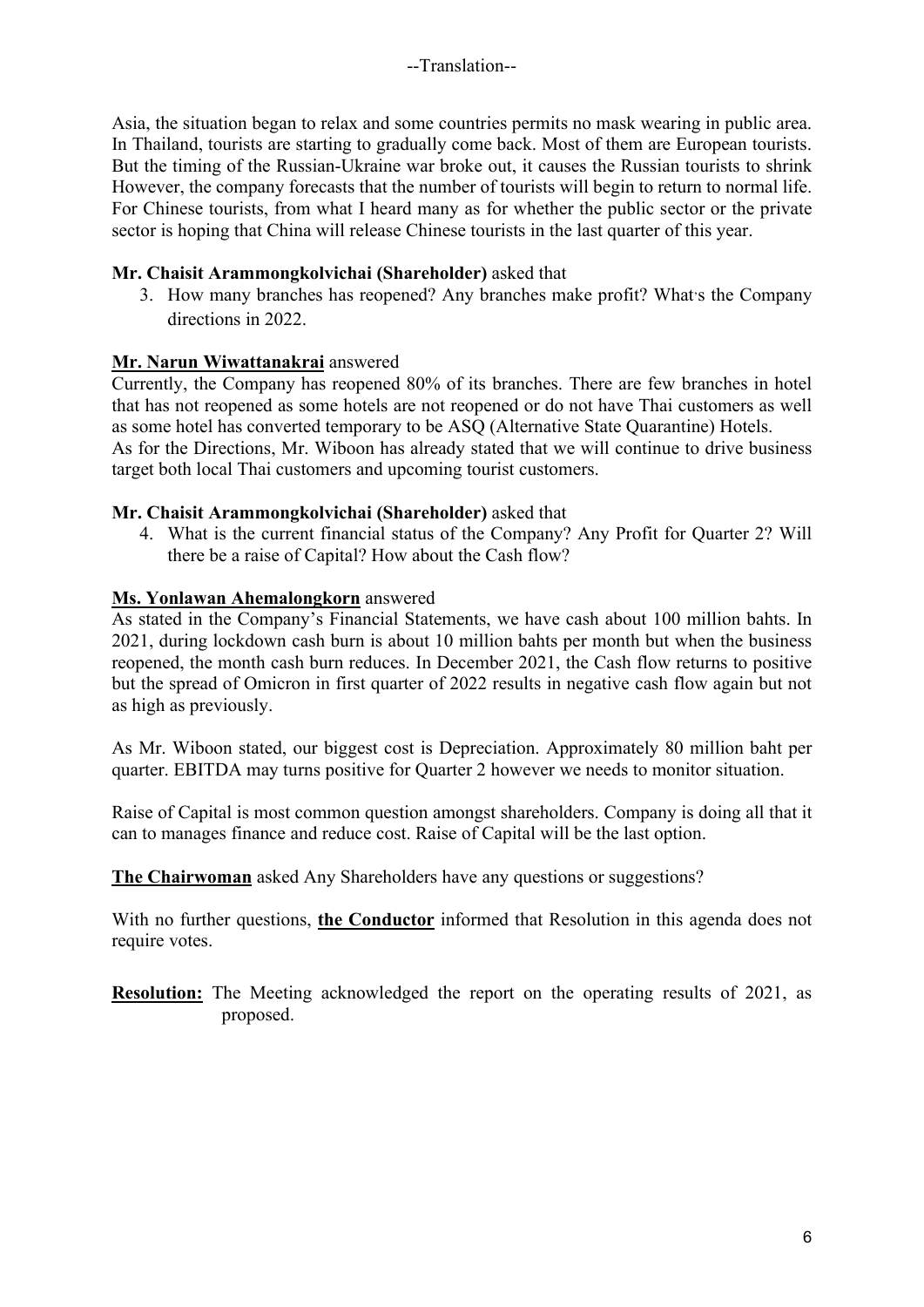## **Agenda 3: To Consider and Approve the Company's Financial Statements for the Year Ended December 31, 2021**

**The Chairwoman** asked Ms. Yonlawan Ahemalongkorn (Chief Financial Officer and Assistant Managing Director – Accounting and Finance), to report the Company's Financial Statements for the Year Ended December 31, 2021

**Ms. Yonlawan Ahemalongkorn (Chief Financial Officer and Assistant Managing Director – Accounting and Finance),** stated that in 2019 there were no COVID-19 impact. We were growing approximately 20% per annum reaching the total profit of 254.49 million baht. After COVID-19 epidemic, the sales has been impacted from the order to temporary close the spa business operations (March – May 2020, January 2021 and April – September 2021. As a result, 2021 Revenue was 174.94 million baht. A drop of 60%. Spa business remained the biggest contribution approximately 74%. The Cost of sales and services was 318.52 million baht, drops 37%. Revenue drops 60%, but Cost drops only 37% as there are some unavoidable costs such as Depreciation, Staff Costs and some Rent. Company has managed the costs and negotiated with the landlord. Gross Loss is 150.90 million baht, increase of 90%.

SG&A is 107.69 million baht . drops 10%. There were one time expense from some branch closure and by the nature of expense which are the staff cost. The finance cost was 44.17 million baht, an increase of 22 million baht fro additional loan to support the Cash flow

In 2021, the spa business operations was closed total 6 ½ months.. Net loss was 286.72 million baht. However, if looks specifically in Quarter 4 (Operations resumed), the Total Revenue was 80 million baht and the Net Loss is only 46 million baht. This shows that the Company can recovers.

Total Assets is 2,258 million baht, a decrease of 14%. Debt is 1,639 million baht, a decrease of 5%. Shareholder's Equity is 618 million baht, a decrease of 32% mainly from reported net loss.

Cash and cash equivalents is 109 million baht, a drop of 4%. Loan increased to 141 million baht and some Loan and interest has been repaid. Cash flow from operation approximately 90 million baht, Temporary Investment is 4 million baht, Trade & Other Receivables is 15 million baht, drops 30% from drop of agent sales, Inventories is 28 million baht, drops 31% due to stock clearance and limited order of new inventories. Land, Building and Equipment is 947 million baht, drops 12% mainly from Depreciation. Right of Use according to the new accounting standard TFRS 16 is 945 million baht, drops 19% mainly from Depreciation.

The Main Debt is Loan from Financial Institutions categorized into Short-term and Long-term total 521 million baht. Additional Loan is 140 million baht and Loan Repayment is 10 million baht. Liabilities under Lease Agreement is 998 million baht, drops 200 million. There is no change to Debt to Employee provision.

The statements of financial position and statements of comprehensive income for the year ended December 31, 2021 were reviewed by the Audit Committee of the Company. And has been audited by the auditor The details are in the financial statements section of the annual report. Along with the Statement of Financial Position and the Income Statement of the company with the auditor's report For the year ended December 31, 2020, which will be sent to the shareholders together with the invitation letter of this meeting (in the form of QR Code).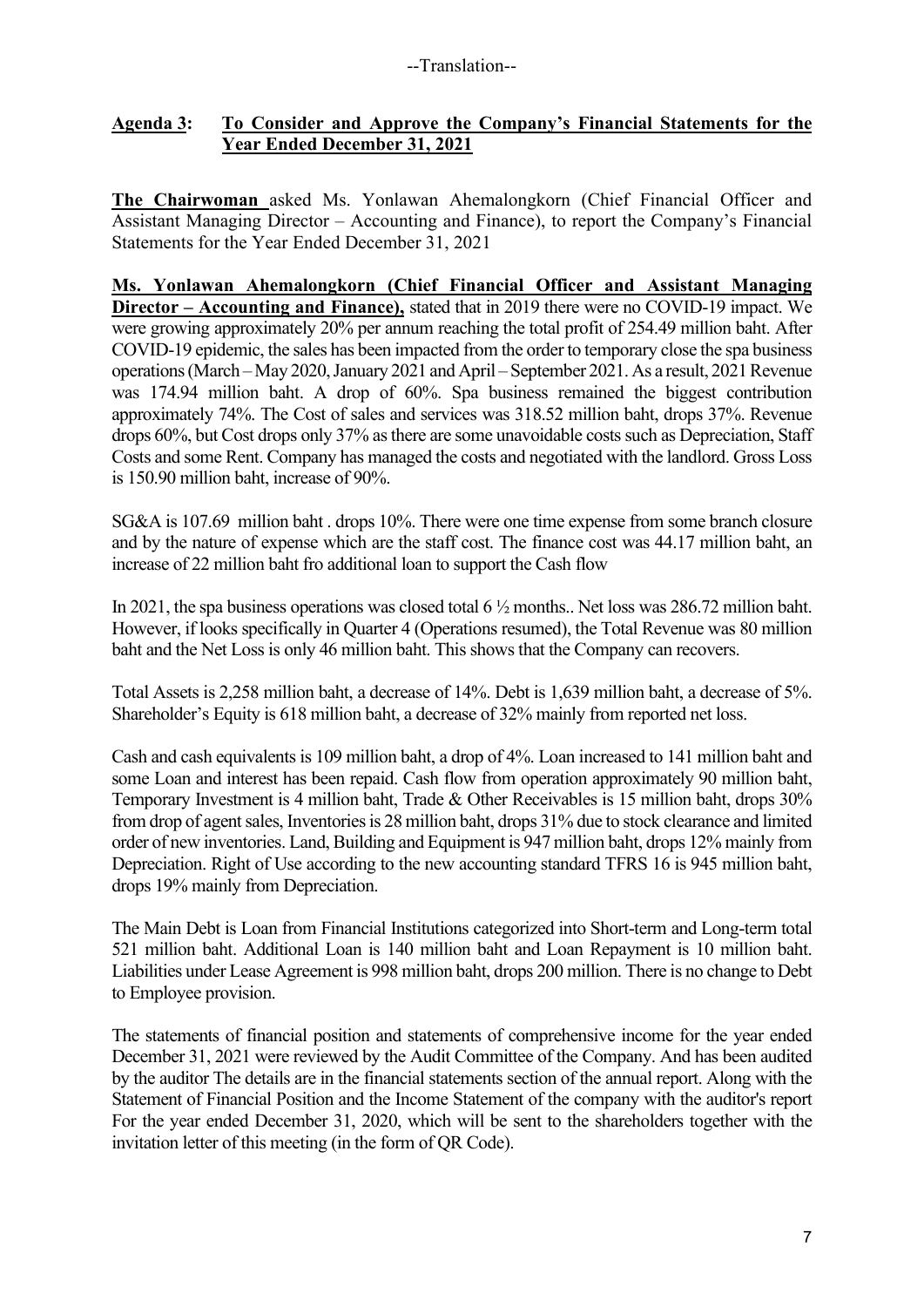For the statement of comprehensive income 2019 - 2021 are as follows:

# **Statement of Comprehensive Income 2019 – 2021**

| <b>Details</b>                          | 2019     | 2020     | 2021     |
|-----------------------------------------|----------|----------|----------|
| Revenue                                 | 1,402.41 | 435.62   | 174.94   |
| Costs of Goods Sold                     | 942.56   | 506.64   | 318.52   |
| <b>Gross Profit</b>                     | 441.12   | (79.73)  | (150.90) |
| SG&A                                    | 162.57   | 118.66   | 107.69   |
| Net Profit Before Tax                   | 297.28   | (198.39) | (258.60) |
| Interest                                | 9.75     | 21.50    | 44.17    |
| Tax                                     | 45.19    | (2.08)   | (8.72)   |
| Net Profit After Tax                    | 242.34   | (209.09) | (286.72) |
| <b>NCI</b>                              | 3.64     |          |          |
| Net Profit                              | 245.98   | (209.09) | (286.72) |
| Other Items                             | 8.51     |          |          |
| Net Profit attributed to<br>the Company | 254.49   | (209.09) | (286.72) |

# **Statement of Financial Position**

# **Million THB**

|                                    | 31 December<br>2021 | 31 December<br>2020 | an increase<br>(a decrease) | $\frac{0}{0}$ |
|------------------------------------|---------------------|---------------------|-----------------------------|---------------|
| <b>Total Assets</b>                | 2,258               | 2,632               | (374)                       | $-14%$        |
| <b>Total Liabilities</b>           | 1,639               | 1,727               | (88)                        | $-5\%$        |
| <b>Total Shareholder</b><br>Equity | 618                 | 905                 | (287)                       | $-32\%$       |

 **Million THB**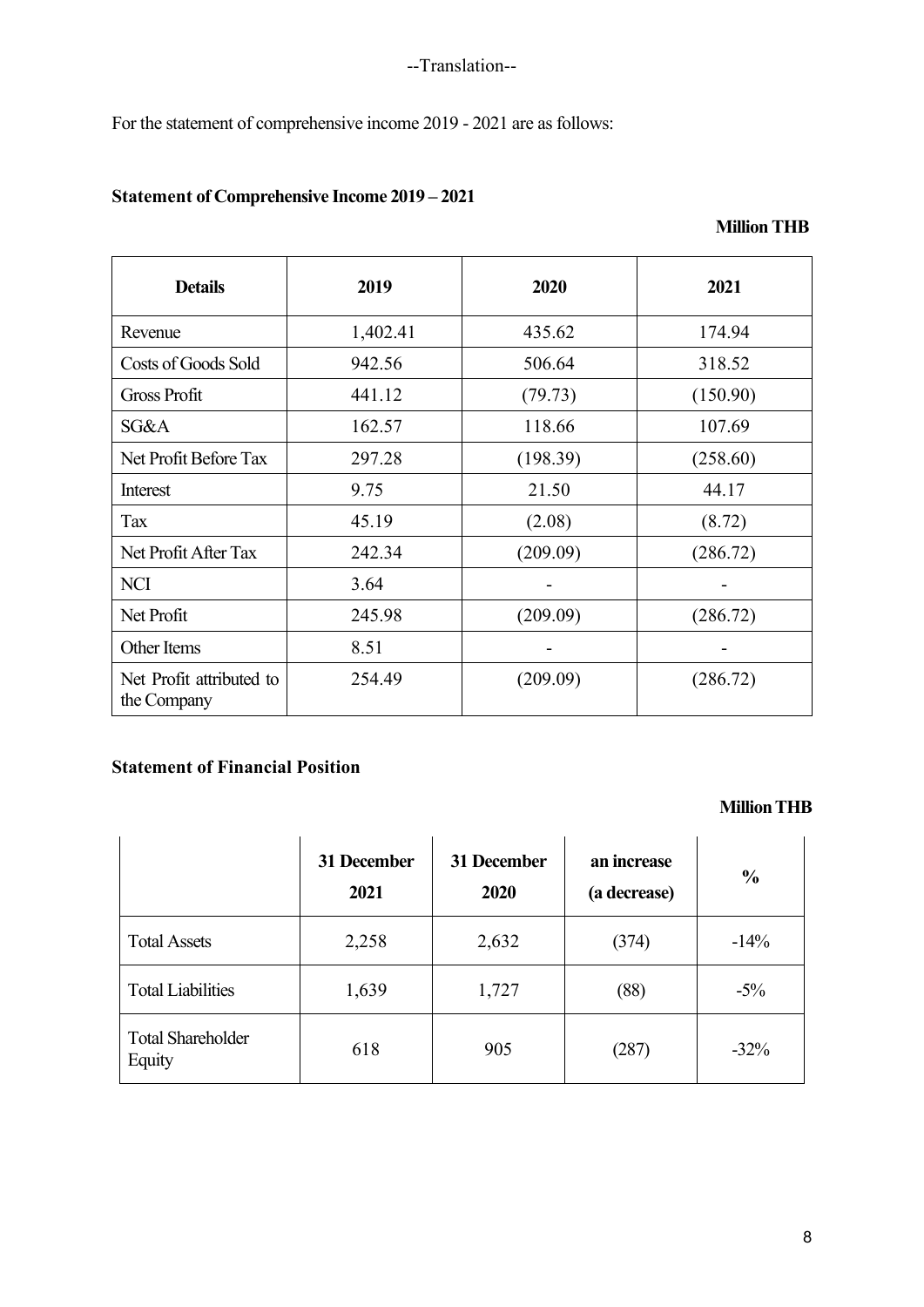### **Million THB**

| <b>Assets</b>                                     | 31 December<br>2021 | 31 December<br>2020 | an increase<br>(a decrease) | $\frac{0}{0}$ |
|---------------------------------------------------|---------------------|---------------------|-----------------------------|---------------|
| Cash or Cash Equivalent                           | 109                 | 114                 | (5)                         | $-4\%$        |
| <b>Current Investments</b>                        | $\overline{4}$      | $\overline{4}$      | $\overline{0}$              | $0\%$         |
| <b>Trade or Other Receivables</b>                 | 15                  | 22                  | (7)                         | $-30\%$       |
| Inventories                                       | 28                  | 40                  | (12)                        | $-31\%$       |
| Non-current assets<br>classified as held for sale | 32                  | 32                  | $\theta$                    | $-1\%$        |
| Property, Plant and<br>Equipment                  | 947                 | 1,074               | (127)                       | $-12%$        |
| Right of Use                                      | 945                 | 1,170               | (223)                       | $-19%$        |

### **Million THB**

| <b>Liabilities</b>                                  | 31 December<br>2021 | 31 December<br>2020 | an increase<br>(a decrease) | $\frac{0}{0}$ |
|-----------------------------------------------------|---------------------|---------------------|-----------------------------|---------------|
| Short Term Loan                                     | 114                 | 103                 | 11                          | 11%           |
| Long Term Loan                                      | 407                 | 288                 | 119                         | 41%           |
| Liabilities under Financial<br>Lease Agreement      | 998                 | 1,198               | (200)                       | $-17%$        |
| Provision for Long Term<br><b>Employee Benefits</b> | 10                  | 10                  | $\overline{0}$              | $0\%$         |

**The Chairwoman** asked Any Shareholders have any questions or suggestions?

With no further questions, **the Conductor** informed that Resolution in this agenda shall be approved by the majority votes of the shareholders attending the Meeting and casting their votes.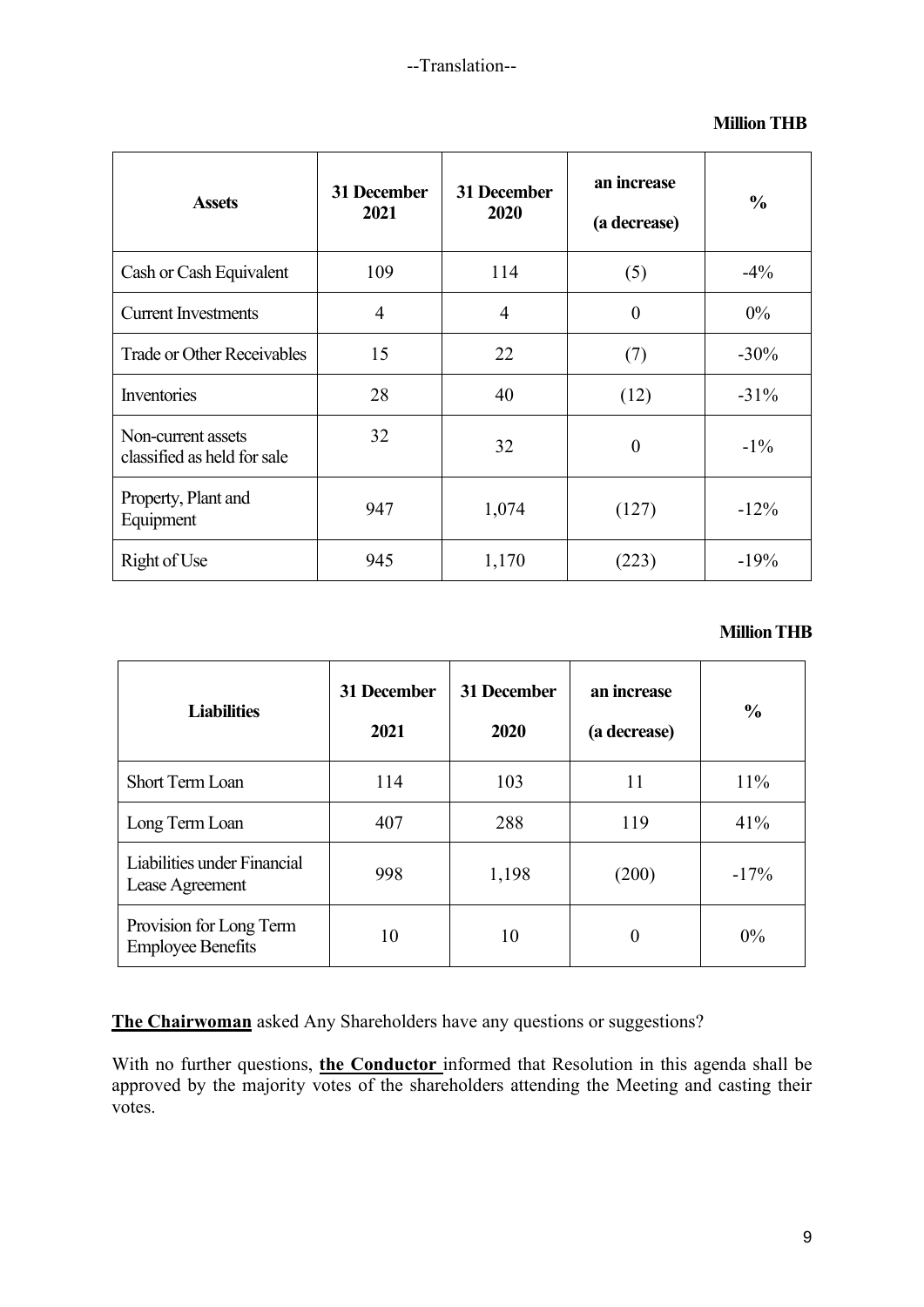# **Resolution:**

The Meeting resolved to approve the financial statements of the Company and its subsidiaries for the year ended December 31, 2021. By a majority vote of the shareholders attending the meeting and casting their votes, details of which were as followed:

| Total 620,448,501 votes |                               |  |                       |               |                                                                                      |
|-------------------------|-------------------------------|--|-----------------------|---------------|--------------------------------------------------------------------------------------|
| Approved                | 620,448,501 votes or 100.0000 |  |                       | $\frac{0}{0}$ | * of total votes                                                                     |
| Disapproved             | $\Omega$                      |  | votes or $0.0000$     | $\frac{0}{0}$ | * of total votes                                                                     |
| Abstained               |                               |  | $0$ votes or $0.0000$ | $\%$          | * of total votes                                                                     |
| Void                    | $\Omega$                      |  | votes or $0.0000$     | $\%$          | * of total votes                                                                     |
|                         |                               |  |                       |               | *Percent of total shares of shareholders who attend the meeting and cast their votes |

## **Agenda 4: To Consider and Approve Non-Allocation for Retained Earnings as a Legal Reserve and Non-Distribution of a Dividend from the Operating Performance for the Year 2021**

**The Conductor** informed the Meeting that the Company's dividend policy is to pay out at least 40 percent of its net profit, after deducting income tax and legal reserve. Each year's payout depends on the Company's investment plan, necessity, and future considerations. Upon approval by the Board of Directors, the annual dividend payout shall be presented to the shareholders' meeting for approval. Dividend shall be considered from net profit only according to Company's Articles of Association no. 6 Dividend Payment and Reserves, no. 49, 50 and 51.

The Board of Directors at its meeting No.1/2022 on February 28, 2022 had approved the Statements of Financial Position and Statements of Comprehensive Income of the Company. For the fiscal year ended December 31, 2021, the Company has loss results of the Company's separate statements. The amount of 271,707,932 baht (Two hundred seventy-one million seven hundred seven thousand and nine hundred thirty-two baht) due to the situation of the spread of the COVID 19 virus. Therefore, profits are not allocated as legal reserves and unable to pay dividends for the Company's operating results for the period ended 31 December 2021 to shareholders this year.

**The Chairwoman** asked Any Shareholders have any questions or suggestions?

With no further questions, **the Conductor** informed that Resolution in this agenda shall be approved by the majority votes of the shareholders attending the Meeting and casting their votes.

## **Resolution:**

The Meeting resolved to approve non-allocation for retained earnings as a legal reserve and non-distribution of a dividend from the operating performance for the year 2021. By a majority vote of the shareholders attending the meeting and casting their votes, details of which were as followed: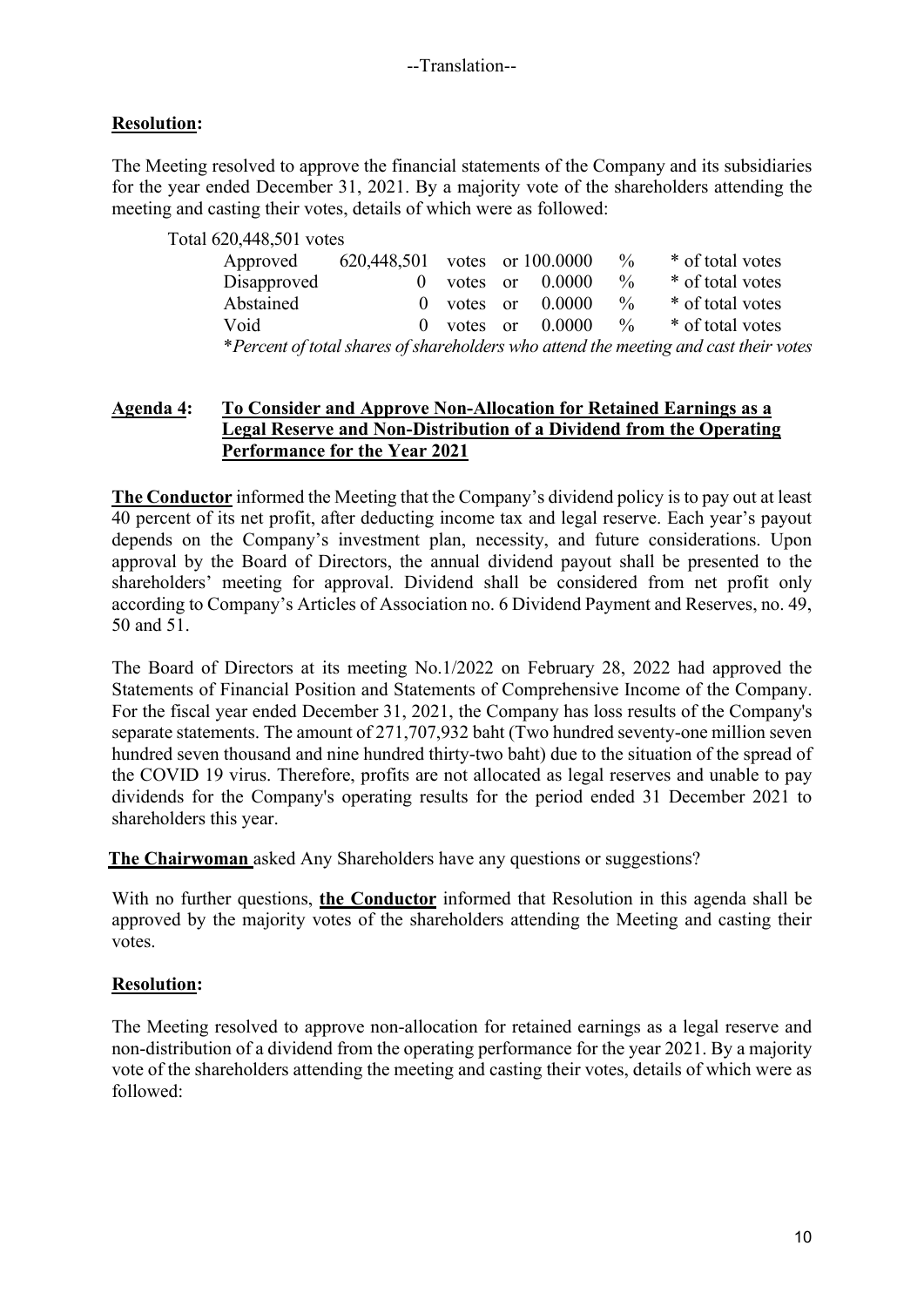Total 620,448,501 votes

| Approved    | 620,448,501 votes or |          | $100.0000\%$ | * of total votes                                                                     |
|-------------|----------------------|----------|--------------|--------------------------------------------------------------------------------------|
| Disapproved |                      | votes or | $0.0000\%$   | * of total votes                                                                     |
| Abstained   | $\Omega$             | votes or | $0.0000\%$   | * of total votes                                                                     |
| Void        | $\Omega$             | votes or | $0.0000\%$   | * of total votes                                                                     |
|             |                      |          |              | *Percent of total shares of shareholders who attend the meeting and cast their votes |

## **Agenda 5: To Consider and Approve the Election of Directors in place of the directors whose terms expired by rotation**

**The Conductor** stated that "one-third of the directors must retire from the office by rotation at the Annual General Shareholders Meeting. If the number is not a multiple of three, then the number nearest to one-third, must retire from office. A director who vacates the office under this Article may be re-elected". Company was transformed to Public Company on 8 May 2014. Therefore, three directors who are due to retire by rotation in the year 2022 were as followed:

| 1. Mr. Wiboon Utsahajit     | Director / Chief Executive Officer                                                                                               |
|-----------------------------|----------------------------------------------------------------------------------------------------------------------------------|
| 2. Mrs. Kobboon Srichai     | Independent Director / Chairwoman of Risk<br>Committee / Member of Audit Committee /<br>Member of Corporate Governance Committee |
| 3. Mr. Phumiphan Bunjapamai | Independent Director / Member of Risk<br>Committee                                                                               |

The Nomination and Compensation Committee has thoroughly considered the nomination of directors by taking into consideration the qualifications, experiences and expertise of all three nominees, including their previous performance. The Board has accordingly agreed to present to this Meeting for its approval of the re-election of three directors, who are due to retire by rotation, to resume their positions as the directors of the Company for another session with the same job titles as their previous ones.

**The Chairwoman** asked Any Shareholders have any questions or suggestions?

**The Conductor** for clarity, I would like to invite Mr. Wiboon Utsahajit, Mrs. Kobboon Srichai and Mr. Phumiphan Bunjapamai to leave the room during the vote of this agenda. These directors can return to the Meeting when considering the next agenda.

With no further questions, **the Conductor** informed that Resolution in this agenda shall be approved by the majority votes of the shareholders attending the Meeting and casting their votes.

- 1. Each shareholder has the number of votes equals to number of shares
- 2. Each shareholder can select one or more candidate as director
- 3. Candidate with the most number of votes will be selected. Candidates will be selected according to number of vacant director's numbers available. If the vote is equal, the Chairwoman will be the decision-maker (No.17)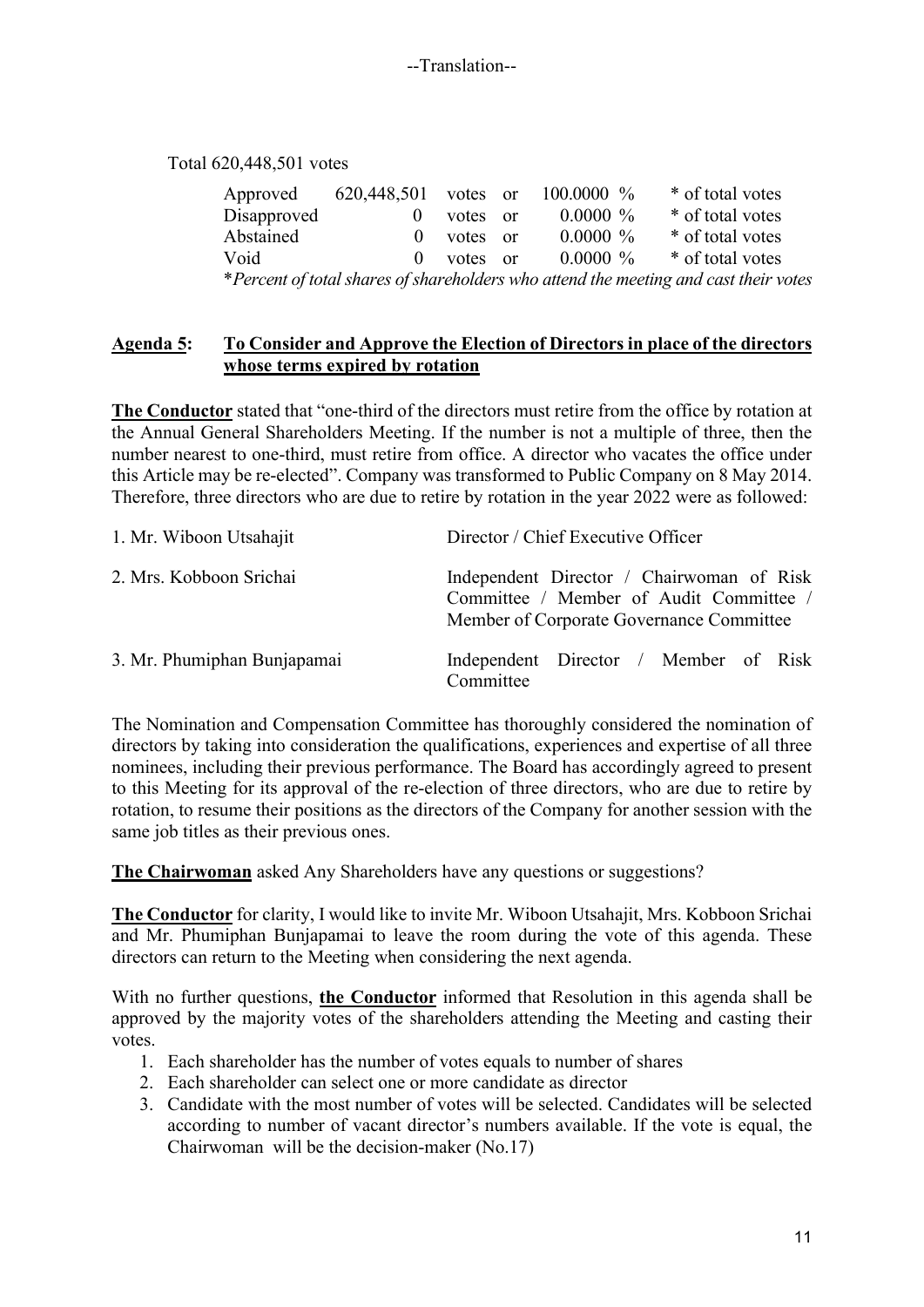## **Resolution:**

By a majority vote of the shareholders attending the meeting and casting their votes, details of which were as followed:

1. Re-elect Mr. Wiboon Utsahajit as director (Director / Chief Executive Officer) Total 525,491,201 votes

| Approved                                                                             | 525,491,201 votes or 100.0000 % |          |  |             |  | * of total votes |
|--------------------------------------------------------------------------------------|---------------------------------|----------|--|-------------|--|------------------|
| Disapproved                                                                          |                                 | votes or |  | $0.0000~\%$ |  | * of total votes |
| Abstained                                                                            | $\Omega$                        | votes or |  | $0.0000~\%$ |  | * of total votes |
| Void                                                                                 | $\Omega$                        | votes or |  | $0.0000~\%$ |  | * of total votes |
| *Percent of total shares of shareholders who attend the meeting and cast their votes |                                 |          |  |             |  |                  |

2. Re-elect Mrs. Kobboon Srichai as director (Independent Director / Chairwoman of Risk Committee / Member of Audit Committee / Member of Corporate Governance Committee) Total 620,445,101 votes

| Approved                                                                             | 620,445,101 votes or 100.0000 $\%$ |              |  |             |  | * of total votes |
|--------------------------------------------------------------------------------------|------------------------------------|--------------|--|-------------|--|------------------|
| Disapproved                                                                          |                                    | votes or     |  | $0.0000~\%$ |  | * of total votes |
| Abstained                                                                            | $\mathbf{0}$                       | votes or     |  | $0.0000~\%$ |  | * of total votes |
| Void                                                                                 |                                    | $0$ votes or |  | $0.0000\%$  |  | * of total votes |
| *Percent of total shares of shareholders who attend the meeting and cast their votes |                                    |              |  |             |  |                  |

3. Re-elect Mr. Phumiphan Bunjapamai as director (Independent Director / Member of Risk Committee)

Total 620,445,101 votes

| Approved                                                                             | 620,445,101 votes or $100.0000\%$ |              |  |                      |  | * of total votes |
|--------------------------------------------------------------------------------------|-----------------------------------|--------------|--|----------------------|--|------------------|
| Disapproved                                                                          |                                   | votes or     |  | $0.0000~\%$          |  | * of total votes |
| Abstained                                                                            |                                   | $0$ votes or |  | $0.0000 \frac{9}{6}$ |  | * of total votes |
| Void                                                                                 |                                   | $0$ votes or |  | $0.0000~\%$          |  | * of total votes |
| *Percent of total shares of shareholders who attend the meeting and cast their votes |                                   |              |  |                      |  |                  |

**The Chairwoman** invited Mr. Wiboon Utsahajit, Mrs. Kobboon Srichai and Mr. Phumiphan Bunjapamai back to the Meeting.

## **Agenda 6: To Consider and Approve the Remuneration of the Directors for the year 2022**

**The Conductor** According to No. 34 and 44 of the Company's Articles of Association, the directors are entitled to receive remuneration in the form of reward, meeting allowance, gratuity, bonus or other form of benefit under the articles of association or as determined by shareholders meeting in either fixed sum or under certain criteria.

The Nomination and Compensation Committee has considered the remuneration for the Directors from the performance of the year 2021 of the company, their duties and responsibilities and comparison with the remuneration payment of the other listed companies on the Stock Exchange of Thailand. After due consideration, the Board then deemed it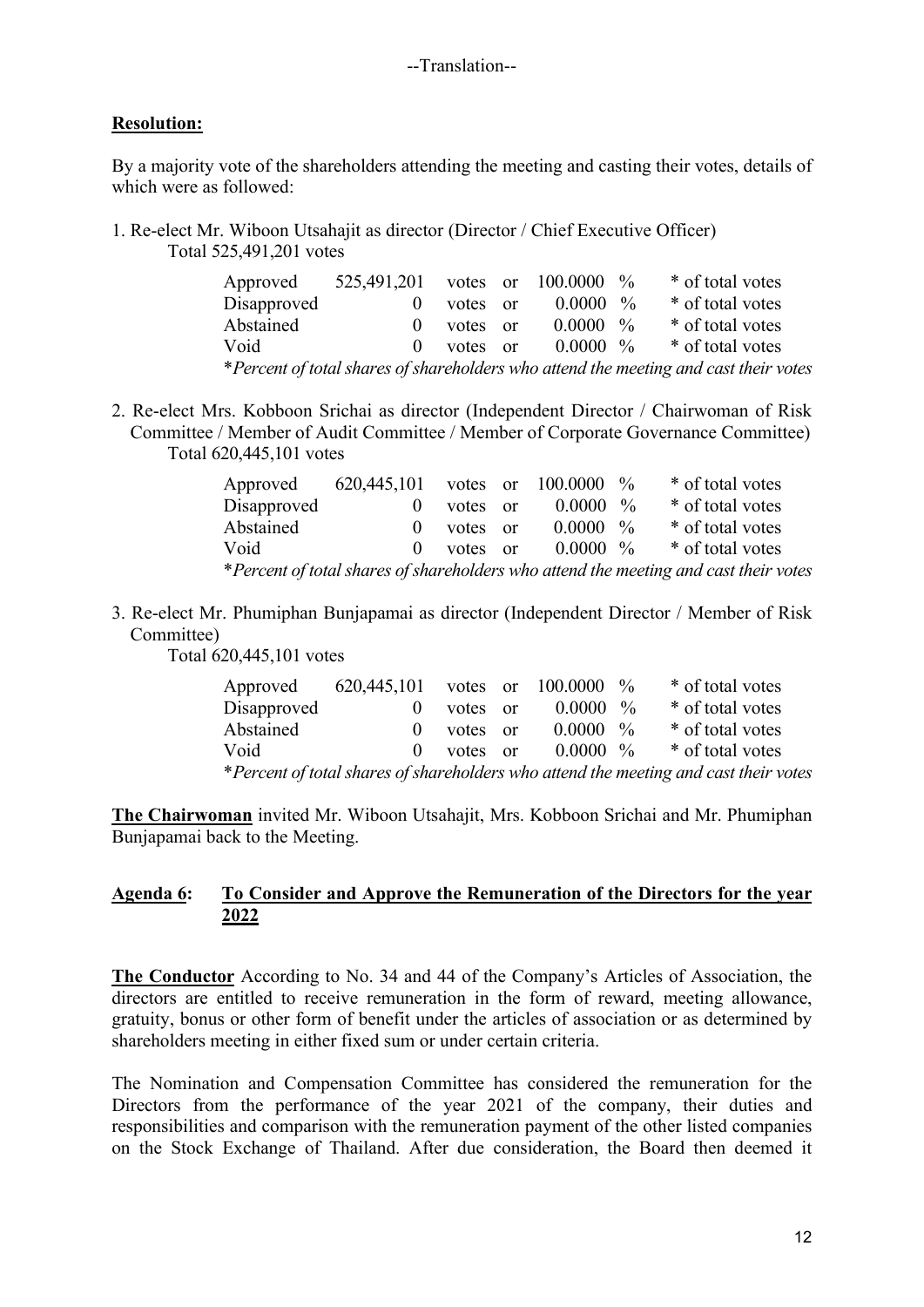appropriate to propose this Meeting to approve the directors' remuneration for the year 2022 as the same rate as previous year's rate below:

|     |                                                                          |                                                                                                                         | 2022                                                                                                                    |  |  |
|-----|--------------------------------------------------------------------------|-------------------------------------------------------------------------------------------------------------------------|-------------------------------------------------------------------------------------------------------------------------|--|--|
| No. | <b>Consideration</b>                                                     | 2021                                                                                                                    | <b>Proposed Rate</b>                                                                                                    |  |  |
|     |                                                                          | <b>Existing Rate</b>                                                                                                    | (the same rate as previous year's rate)                                                                                 |  |  |
| 1.  | Director's Remuneration                                                  |                                                                                                                         |                                                                                                                         |  |  |
|     |                                                                          | - Chairwoman 22,000 Baht                                                                                                | - Chairwoman 22,000 Baht                                                                                                |  |  |
|     |                                                                          | - Director 11,000 Baht                                                                                                  | - Director 11,000 Baht                                                                                                  |  |  |
| 1.1 | Monthly Allowance<br>(per month per person)                              | * If one has been selected to more<br>than one position, one shall<br>receive only the highest rate of the<br>position. | * If one has been selected to more<br>than one position, one shall<br>receive only the highest rate of the<br>position. |  |  |
|     |                                                                          | **Director who is member of<br>Executive Committee will not<br>receive monthly allowance                                | **Director who is member of<br>Executive Committee will not<br>receive monthly allowance                                |  |  |
| 1.2 | Meeting Allowance                                                        | - Chairwoman/Director                                                                                                   | - Chairwoman / Director                                                                                                 |  |  |
|     | (per month per person)                                                   | 12,000 Baht                                                                                                             | 12,000 Baht                                                                                                             |  |  |
| 2.  | Audit Committee's<br>Remuneration                                        |                                                                                                                         |                                                                                                                         |  |  |
|     |                                                                          | - Chairman 22,000 Baht                                                                                                  | - Chairman 22,000 Baht                                                                                                  |  |  |
|     |                                                                          | - Audit Committee 16,500 Baht                                                                                           | - Audit Committee 16,500 Baht                                                                                           |  |  |
| 2.1 | Monthly Allowance<br>(per month per person)                              | * If one has been selected to more<br>than one position, one shall<br>receive only the highest rate of the<br>position. | * If one has been selected to more<br>than one position, one shall<br>receive only the highest rate of the<br>position. |  |  |
|     |                                                                          | **Director who is member of<br>Audit Committee will not receive<br>the monthly allowance as Director                    | **Director who is member of<br>Audit Committee will not receive<br>the monthly allowance as Director                    |  |  |
| 2.2 | Meeting Allowance                                                        | - Chairman / Audit Committee                                                                                            | - Chairman / Audit Committee                                                                                            |  |  |
|     | (per month per person)                                                   | 12,000 Baht                                                                                                             | 12,000 Baht                                                                                                             |  |  |
| 3.  | Meeting Allowance for<br>the Nomination and<br>Compensation<br>Committee | -Chairman 8,000 Baht<br>- Commitee 6,000 Baht                                                                           | -Chairman 8,000 Baht<br>- Commitee 6,000 Baht                                                                           |  |  |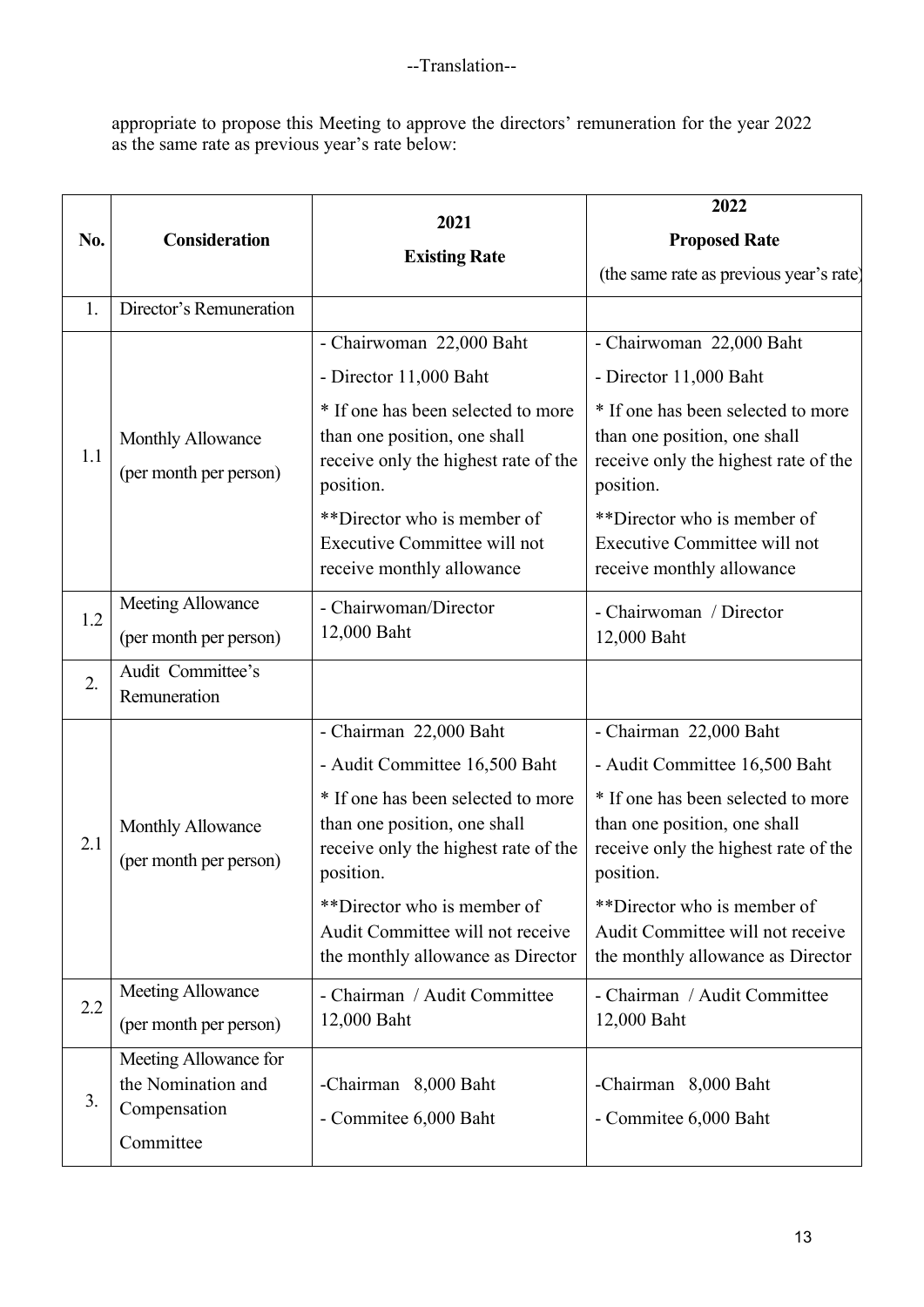| No. | <b>Consideration</b>                                                                     | 2021<br><b>Existing Rate</b>                    | 2022<br><b>Proposed Rate</b><br>(the same rate as previous year's rate) |
|-----|------------------------------------------------------------------------------------------|-------------------------------------------------|-------------------------------------------------------------------------|
|     | (per month per person)                                                                   |                                                 |                                                                         |
| 4.  | Meeting Allowance<br>for the Risk Management<br>Committee<br>(per month per person)      | -Chairwoman 8,000 Baht<br>- Commitee 6,000 Baht | -Chairwoman 8,000 Baht<br>- Commitee 6,000 Baht                         |
| 5.  | Meeting Allowance for<br>the Corporate Governance<br>Committee<br>(per month per person) | -Chairwoman 8,000 Baht<br>- Commitee 6,000 Baht | -Chairwoman 8,000 Baht<br>- Commitee 6,000 Baht                         |
| 6.  | <b>Bonus</b>                                                                             | 2,450,000 Baht                                  | None                                                                    |

**The Chairwoman** asked Any Shareholders have any questions or suggestions?

With no further questions, **the Conductor** informed that Resolution in this agenda shall be approved by at least 2/3 (two-thirds) votes of the shareholders attending the Meeting and casting their votes.

## **Resolution:**

The Meeting resolved to approve the remuneration of directors for the year 2022's proposed rate. By an at least 2/3 (two-thirds) vote of the shareholders attending the meeting and casting their votes, details of which were as followed:

Total 620,445,101 votes

| Approve                                                                              | 620,445,101 votes or $100.0000$ % |          |  |                   |               | * of total votes                         |
|--------------------------------------------------------------------------------------|-----------------------------------|----------|--|-------------------|---------------|------------------------------------------|
| Disapprove                                                                           |                                   | votes or |  | $0.0000 \t%$      |               | * of total votes                         |
| Abstain                                                                              | $\mathbf{0}$                      |          |  | votes or $0.0000$ | $\frac{0}{0}$ | * of total votes                         |
| Void                                                                                 |                                   |          |  |                   |               | 0 votes or $0.0000 \t%$ * of total votes |
| *Percent of total shares of shareholders who attend the meeting and cast their votes |                                   |          |  |                   |               |                                          |

### **Agenda 7: To Consider and Approve the Appointment of the Company's Auditor and the Determination of the Audit Fee for the year 2022**

**The conductor** stated that According to section 120 of the Public Limited Companies Act and No. 60 of the Company's Articles of Association, the appointment of the auditor and the determination of the audit fee shall be brought into consideration in the Annual General Shareholders' Meeting.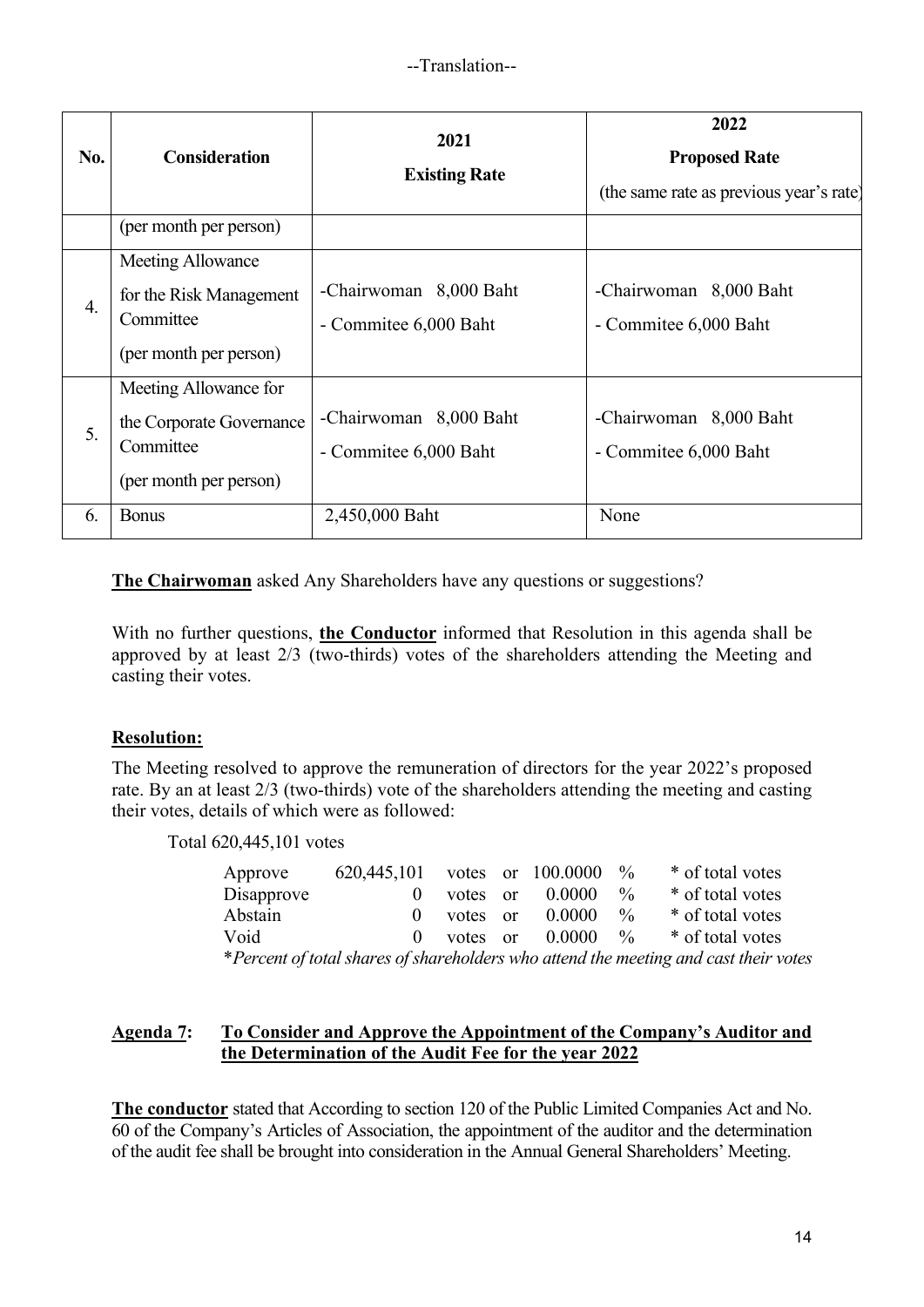This year, the Board of Directors, with recommendation of the Audit Committee, has thoroughly considered proposing for the appointment of

- 1. Mr. Chayapol Suppasedtanon, certified public accountant no. 3972 and/or
- 2. Ms. Orawan Techawatanasirikul, certified public accountant no. 4807 and/or
- 3. Ms. Rosaporn Decharkom, certified public accountant no. 5659 and/or
- 4. Ms. Kirdsiri Karnjanaprakasit, certified public accountant no. 6014

of EY Office Limited as the Company and its Subsidiaries' auditor for the year 2022, whereby any one of them being authorized to conduct the audit and express an opinion on the financial statements of the Company and its Subsidiaries. In the absence of the above-named auditors, EY is authorized to appoint other Certified Public Accountants of EY to carry out the work. Ms. Sumana Punpongsanon, certified public accountant no.5872 as our auditor has duly conducted the audit and expressed an opinion on the Company and its Subsidiaries' financial statements for 7 years, therefore, the Audit Committee, has thoroughly considered proposing for the auditors as above for this year. In 2022, The EY Office, the Audit Firm, has proposed the audit fee of the Company of 1,290,000 Baht. (the same rate as previous year).

**The Chairwoman** asked Any Shareholders have any questions or suggestions?

With no further questions, **the Conductor** informed that Resolution in this agenda shall be approved by the majority votes of the shareholders attending the Meeting and casting their votes.

## **Resolution:**

The Meeting resolved to approve appointment of

- 1. Mr. Chayapol Suppasedtanon, certified public accountant no. 3972 and/or
- 2. Ms. Orawan Techawatanasirikul, certified public accountant no. 4807 and/or
- 3. Ms. Rosaporn Decharkom, certified public accountant no. 5659 and/or
- 4. Ms. Kirdsiri Karnjanaprakasit, certified public accountant no. 6014

of EY Office Limited as the Company's auditor for the year 2022, with the audit fee in total of THB 1,290,000 (same rate as the previous year). By a majority vote of the shareholders attending the meeting and casting their votes, details of which were as followed:

Total 620,445,101 votes

| Approve                                                                              | 620,445,101 votes or 100.0000 |              |  |                   | $\frac{0}{0}$ | * of total votes                      |
|--------------------------------------------------------------------------------------|-------------------------------|--------------|--|-------------------|---------------|---------------------------------------|
| Disapprove                                                                           | $\mathbf{0}$                  |              |  | votes or $0.0000$ | $\frac{0}{0}$ | * of total votes                      |
| Abstain                                                                              |                               | $0$ votes or |  | 0.0000            | $\frac{0}{0}$ | * of total votes                      |
| Void                                                                                 | $\mathbf{0}$                  |              |  |                   |               | votes or $0.0000 \%$ * of total votes |
| *Percent of total shares of shareholders who attend the meeting and cast their votes |                               |              |  |                   |               |                                       |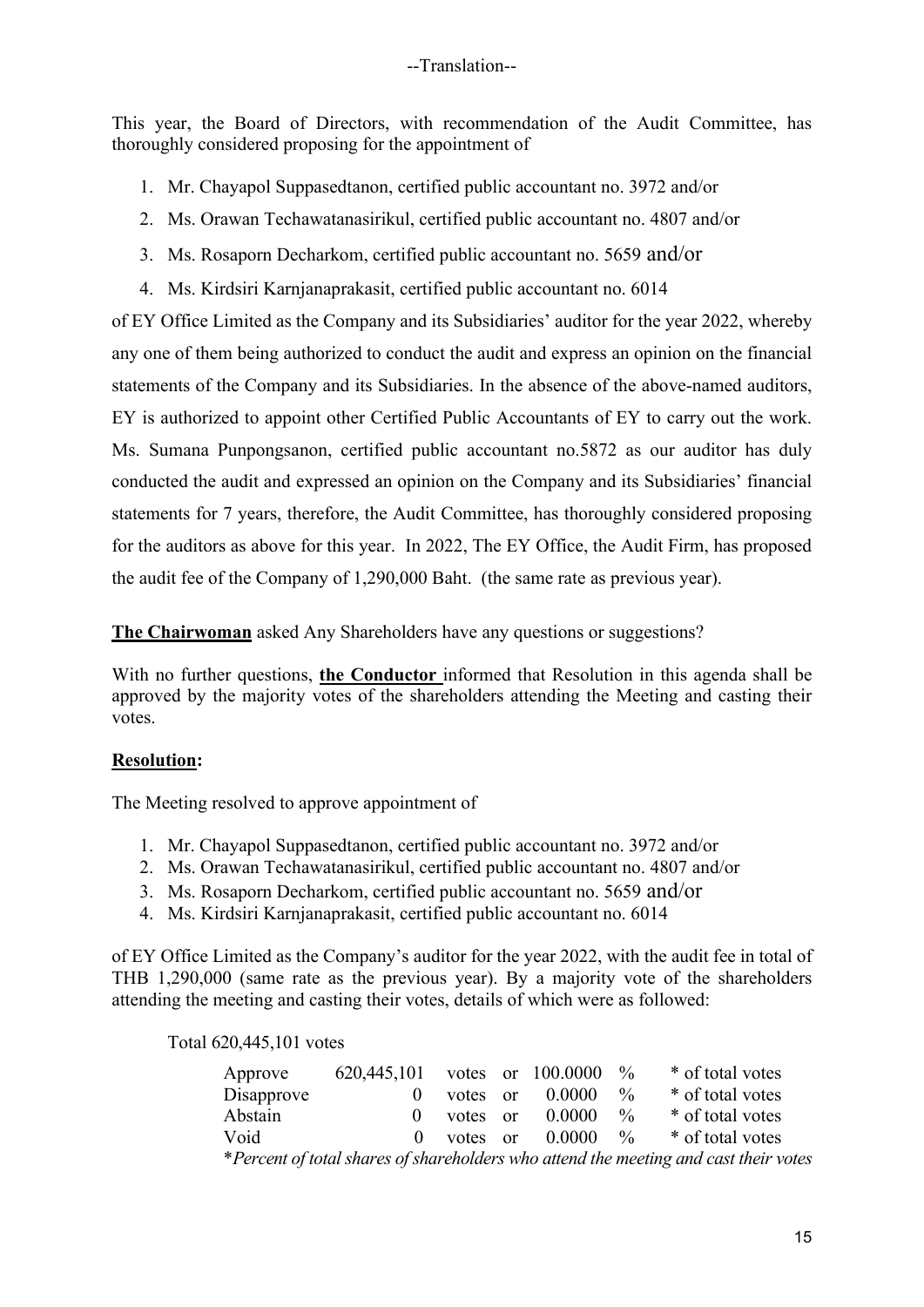## **Agenda 8: To Consider and Approve the Amendment of the Articles of Association Chapter 9 Clause 64 Company's Seal**

**The conductor** stated that the Company proposed to amend the Article of Association regarding the Company seal in order to be in harmony with the image and business of the company in the future as appeared in the attachment no.5 of invitation letter.

**The Chairwoman** asked Any Shareholders have any questions or suggestions?

With no further questions, **the Conductor** informed that Resolution in this agenda shall be approved by at least 3/4 (three-fourths) votes of the shareholders attending the Meeting and casting their votes.

## **Resolution:**

The Meeting resolved to approve the amendment of the Articles of Association Chapter 9 Clause 64 Company's Seal. By an at least 3/4 (three-fourths) vote of the shareholders attending the meeting and casting their votes, details of which were as followed:

Total 620,442,601 votes

| Approve    | 620,442,601 votes or $100.0000$ % |              |                                 |               | * of total votes                                                                     |
|------------|-----------------------------------|--------------|---------------------------------|---------------|--------------------------------------------------------------------------------------|
| Disapprove |                                   | votes or     | 0.0000                          | $\frac{0}{0}$ | * of total votes                                                                     |
| Abstain    |                                   | $0$ votes or | 0.0000                          | $\frac{0}{0}$ | * of total votes                                                                     |
| Void       |                                   |              | 0 votes or $0.0000 \frac{9}{6}$ |               | * of total votes                                                                     |
|            |                                   |              |                                 |               | *Percent of total shares of shareholders who attend the meeting and cast their votes |

## **Agenda 9: To consider and other matters (if any)**

**The Chairwoman** stated that the Company gave the opportunity for the shareholders to participate in which they can submit the agendas for considering in the Annual General Meeting of Shareholders for year 2022 and for nominating individual(s) to become the director(s) of the Company in advance. The submissions and suggestions of the agenda are required to follow the guidelines that are available on the company website at www.siamwellnessgroup.com/investor\_relations/ from 9 December 2021 to 27 February 2022. After the closing date, there were no submissions or suggestions from shareholders.

Moreover, According to Public Companies Act No. 105(2) and Company's Articles of Association No. 40, if at least 1/3 of shareholders request an additional Agenda to be discussed in the Annual General Meeting, an additional Agenda can be added.

As this year's meeting is held through E-AGM platform, the shareholders' questions shall be submitted via the platform.

Since there were no further questions, **the Chairwoman**, therefore, thanked all shareholders for their attendance at the Meeting. Should the shareholders have any question or enquiry, please contact the Company Secretary at Telephone number: 0-2641-6619-20 or E-mail: prine@siamwellnessgroup.com and the Meeting was closed.